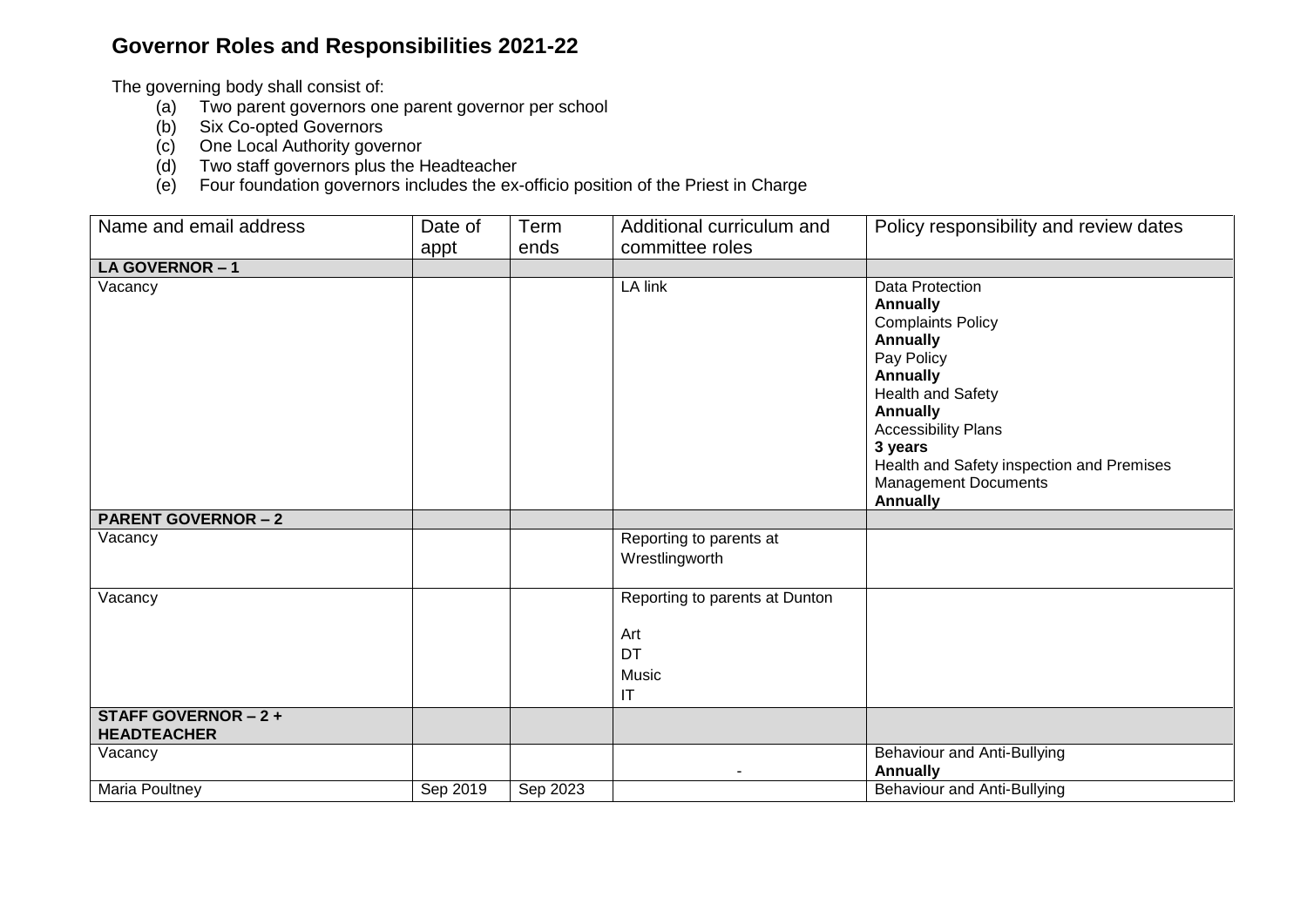|                                                                                           |            |            |                                                                                                                                                                                                                                                                                                                                | <b>Annually</b>                                                                                                                                                                                                                                                                                                                                                                                                                                                                           |
|-------------------------------------------------------------------------------------------|------------|------------|--------------------------------------------------------------------------------------------------------------------------------------------------------------------------------------------------------------------------------------------------------------------------------------------------------------------------------|-------------------------------------------------------------------------------------------------------------------------------------------------------------------------------------------------------------------------------------------------------------------------------------------------------------------------------------------------------------------------------------------------------------------------------------------------------------------------------------------|
| m.poultney@wrestlingworthschool.co.uk<br>Nancy Sheehan<br>head@duntonwrestlingworth.co.uk | Sep 2015   | Ex-Officio | Headteacher                                                                                                                                                                                                                                                                                                                    | Statutory and school policies<br><b>Behaviour and Anti-Bullying</b><br><b>Annually</b><br><b>School Exclusion</b><br><b>Annually</b>                                                                                                                                                                                                                                                                                                                                                      |
| CO-OPTED GOVERNOR - 6 (3 vacancies)                                                       |            |            |                                                                                                                                                                                                                                                                                                                                |                                                                                                                                                                                                                                                                                                                                                                                                                                                                                           |
| <b>Nick Turner</b><br>n.turner@duntonwrestlingworth.co.uk                                 | 10.11.2020 | 10.11.2024 | <b>Chair of Finance Committee</b><br><b>Curriculum Standards Committee</b><br>Maths                                                                                                                                                                                                                                            | Pay Policy<br><b>Annually</b>                                                                                                                                                                                                                                                                                                                                                                                                                                                             |
| Kelly Whitfield<br>k.whitfield@duntonwrestlingworth.co.uk                                 | 03.04.19   | 03.04.23   | <b>Co- Vice Chair</b><br>Chair of Personnel Committee<br><b>Curriculum Standards Committee</b><br><b>Training Governor</b><br><b>Headteacher Performance</b><br>Management<br><b>Health and Safety</b><br>English<br><b>PE</b>                                                                                                 | <b>Equality Information and Objectives</b><br><b>Annually</b>                                                                                                                                                                                                                                                                                                                                                                                                                             |
| <b>Lauren Hill</b><br>I.hill@duntonwrestlingworth.co.uk                                   | 03.04.19   | 03.04.23   | <b>Chair</b><br>Chair of Curriculum Standards<br>Committee<br><b>Personnel Committee</b><br><b>Finance Committee</b><br><b>Early Years Governor</b><br><b>SEND Governor</b><br><b>Safeguarding Governor</b><br><b>Headteacher Performance</b><br>Management<br>Pupil Premium Governor<br><b>LAC Governor</b><br>Sports Premium | <b>EYFS</b><br>3 years<br>SEND Policy and SEND Information Report<br><b>Annually</b><br>Admissions<br><b>Annually</b><br><b>Charging and Remissions</b><br><b>Annually</b><br>School information published on the website<br>Live<br>Relationships, Sex and Health Education<br><b>Annually</b><br>Supporting Children with Medical Conditions<br><b>Annually</b><br>Children with medical needs who cannot attend<br>school<br><b>Annually</b><br>Safeguarding Policy<br><b>Annually</b> |